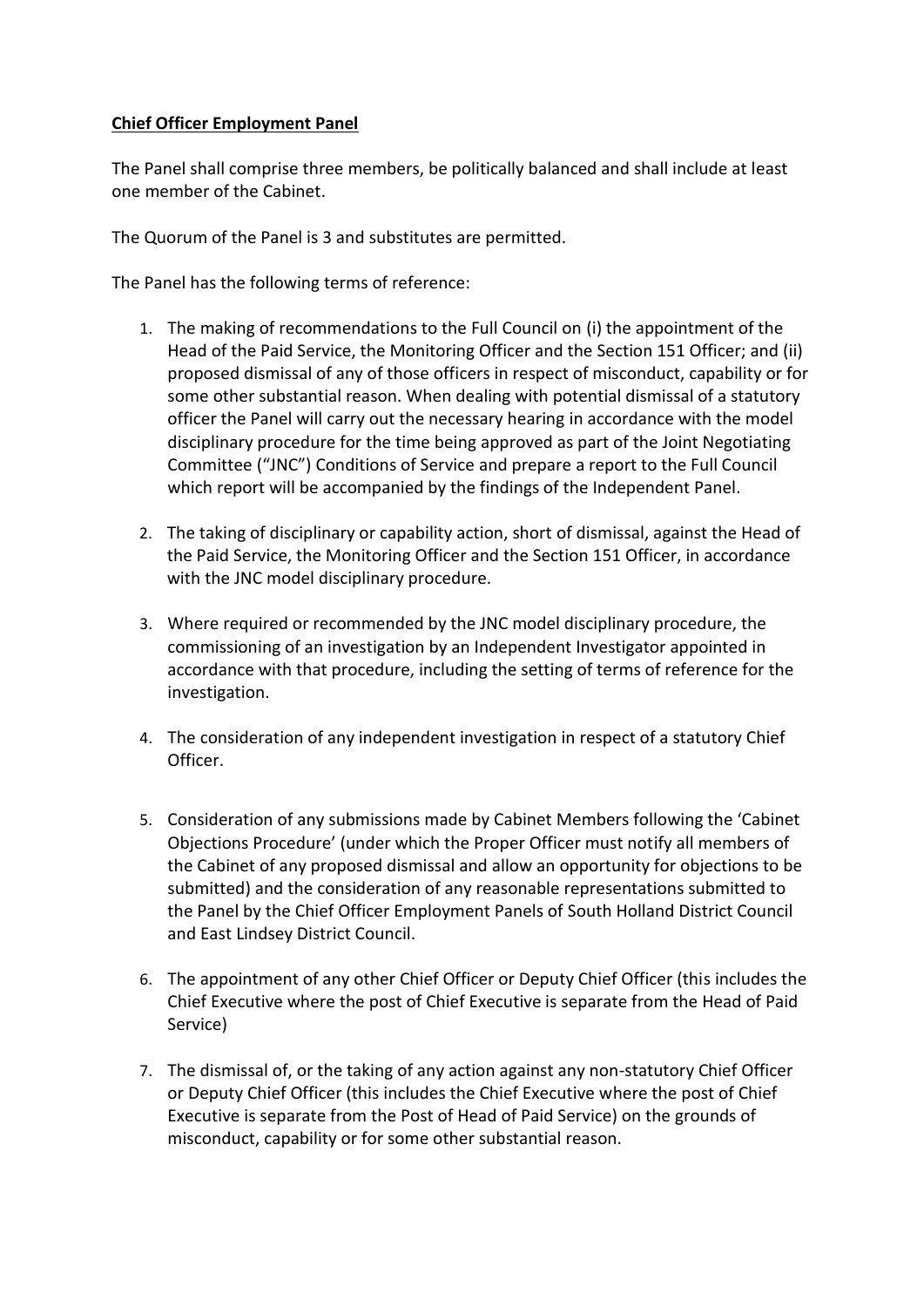8. The suspension of any statutory Chief Officer, non-statutory Chief Officer or Deputy Chief Officer and the keeping under review of any such suspension. In exceptional circumstances, the Chairman of the Panel may authorise suspension where s/he considers such action necessary and urgent.

## NOTE:

- a) Subject to (b) below, where any current or prospective (as the case may be) Chief Officer, or Deputy Chief Officer is shared with South Holland District Council and East Lindsey District Council, by way of an agreement under s113 of the Local Government Act 1972, but is employed or to be employed by this Council, the members of this Panel shall meet informally with members of the Chief Officer Employment Panels of those two councils prior to any decision being made by this Panel on the appointment, disciplining or dismissal of such officer. Whilst the final decision on any such appointment, disciplining or dismissal of any such officer shall be the sole decision of this Panel, it shall have regard to any reasonable representations made by the members of the other two Panels.
- b) Where any decision (or recommendation to Full Council) to be made by this Panel relates to the disciplining or dismissal of a statutory Chief Officer, there shall be no consultation directly with the other Panels but any Independent Investigator shall be advised of the shared management arrangements and shall have the opportunity to seek feedback from either of the other councils as s/he sees fit.
- c) Subject to (d) below, where any current or prospective (as the case may be) Chief Officer or Deputy Chief Officer is shared or to be shared with South Holland District Council and East Lindsey District Council, by way of an agreement under s113 of the Local Government Act 1972, but is employed or to be employed by one of the other Councils, the members of this Panel shall meet informally with members of the Chief Officer Employment Panels of those two councils prior to any decision being made by the Panel in question on the appointment, disciplining or dismissal of such officer. Whilst the final decision on any such appointment, disciplining or dismissal of any such officer shall be the sole decision of that other Panel, the members of this Panel shall provide such representations to the other Panel as this Panel considers reasonable.
- d) Where any decision (or recommendation to Full Council) to be made by the other Panel relates to the disciplining or dismissal of a statutory Chief Officer, there shall be no consultation directly with this Panel but any Independent Investigator shall be advised of the shared management arrangements and shall have the opportunity to seek feedback from this Council as s/he sees fit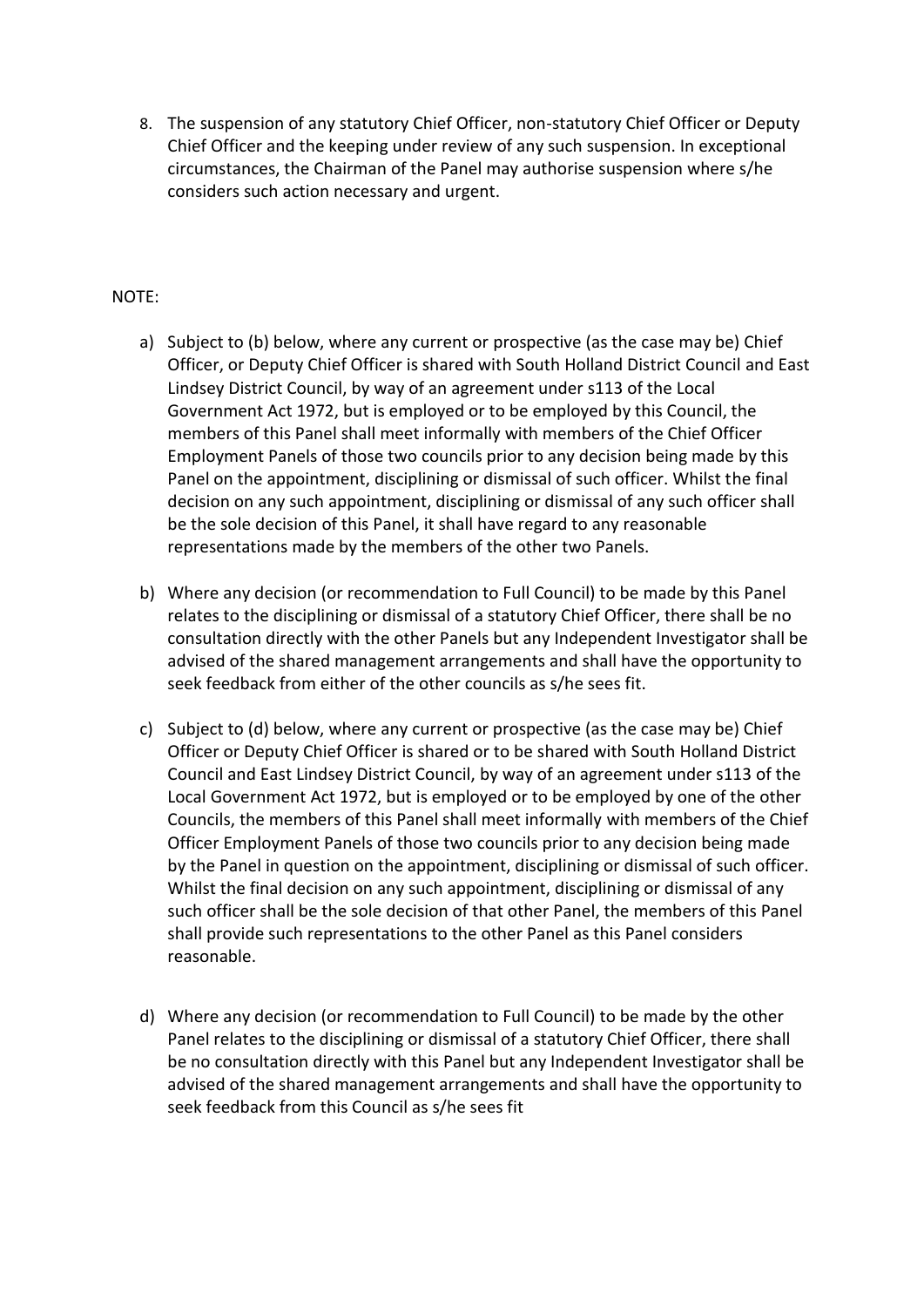In the exercise of these functions the Panel must act in accordance with Standing Orders relating to Staff and the Local Authority (Standing Orders) (England) Regulations 2001 (as amended) including;

- **(a) Head of the Paid Service**  No offer of appointment may be made until the proposed appointment has been approved by the Full Council and until notice of the proposed appointment has been given by the Proper Officer to the Cabinet Members and the Leader has not reported any material and well-founded objections within the time given for response. No notice of dismissal may be issued until the proposed dismissal has been approved by the Full Council, taking into account the recommendation of the Independent Panel, and until notice of the proposed dismissal has been given by the Proper Officer to the Cabinet Members and the Leader has not reported any material and well-founded objections within the time given for response.
- **(b) Monitoring Officer and Section 151 Officer**  No offer of appointment may be made until the proposed appointment has been approved by the Full Council and until notice of the proposed appointment has been given by the Proper Officer to the Cabinet Members and the Leader has not reported any material and well-founded objections within the time given for response. No notice of dismissal may be issued until the proposed dismissal has been approved by the Full Council, taking into account the recommendation of the Independent Panel, and until notice of the proposed dismissal has been given by the Proper Officer to the Cabinet Members and the Leader has not reported any material and well-founded objections within the time given for response.
- **(c) Other Chief Officers and Deputy Chief Officers (this includes the Chief Executive where the post of Chief Executive is separate from the Post of Head of Paid Service)** – no offer of appointment may be made nor notice of dismissal issued until notice of the proposed appointment or dismissal has been given by the Proper Officer to the Cabinet Members and the Leader has not reported any material and well-founded objections within the time given for response.

(In accordance with the Local Authorities (Standing Orders)(England) Regulations 2001 (as amended) any remuneration, allowances or fees paid to an independent person appointed to this committee must not exceed the level of remuneration, allowances or fees payable to that independent person in respect of that person's role as independent person under the Localism Act 2011 Act.)